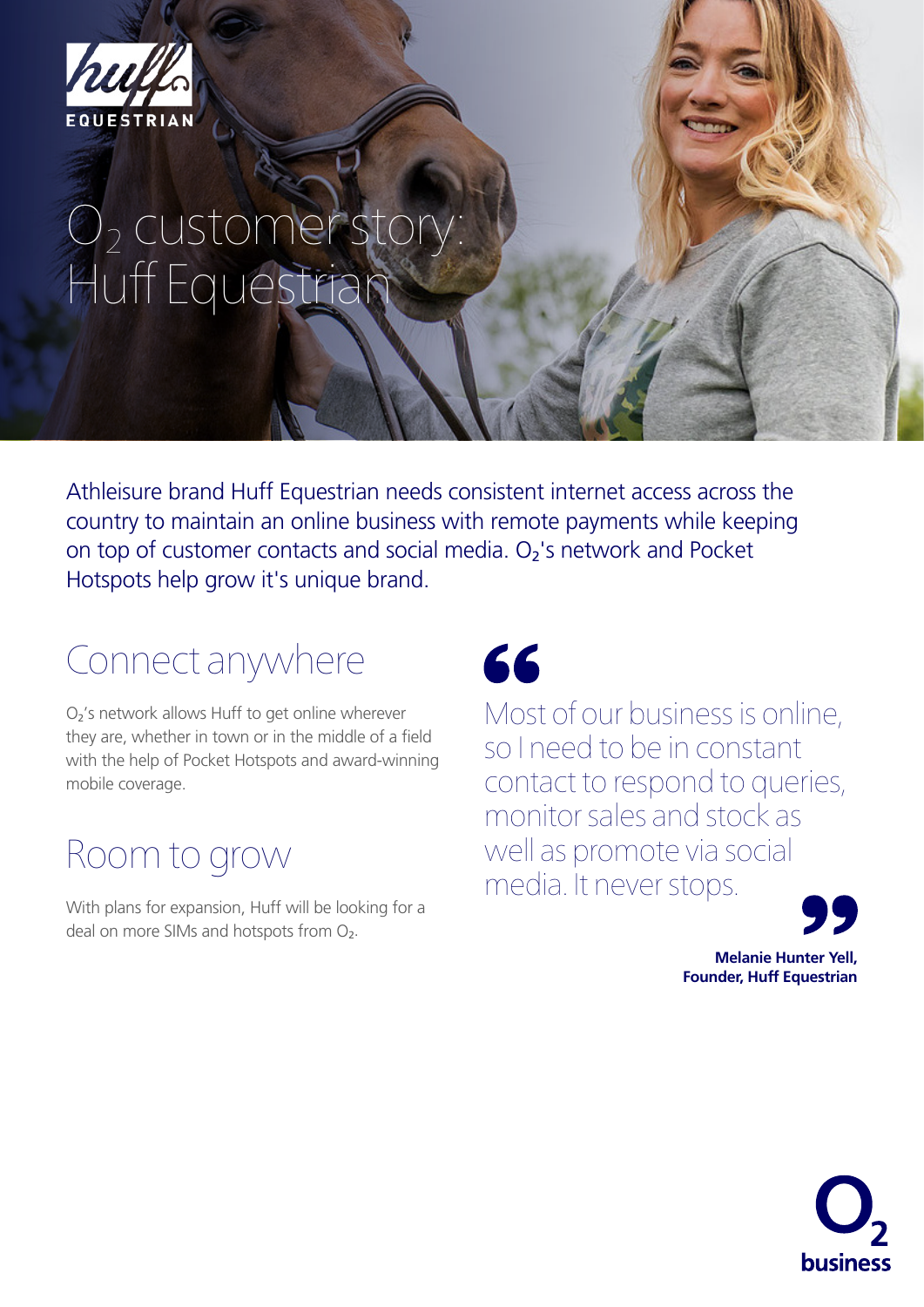

#### Constant coverage

Huff Equestrian began in 2017 when riding enthusiast Melanie Hunter Yell spotted a gap in the market.

"There's definitely been a growth in the athleisure field over the last few years," says Melanie, "with people wearing clothes that will work both for the office and the gym. But that hadn't extended to riding – I wanted to design a range that would empower equestrians and aspiring equestrians to look and feel stylish, both on and off the horse."

The business grew rapidly, primarily online, but also at horse shows up and down the country, where the Huff Equestrian stall quickly became a staple.

"We do a lot of our business at horse shows all over the UK," adds Melanie, "from Badminton to Burghley and many more. So we're often in the middle of nowhere, posting pics to social media and taking online payments.

"Our first time at the Royal Windsor Horse Show, we didn't realise that there's a network blackout when the Queen arrives. No-one at the show had coverage for 40 minutes, but we did £2,000 worth of business in less than an hour after that, which just goes to show how crucial consistent network coverage can be."

# 66

I upload and download images all day, every day. Without my Pocket Hotspot, I'd be lost – it saves me at least an hour a day. You can't put a price on time, especially when you're a mum!

**Melanie Hunter Yell, Founder, Huff Equestrian** 

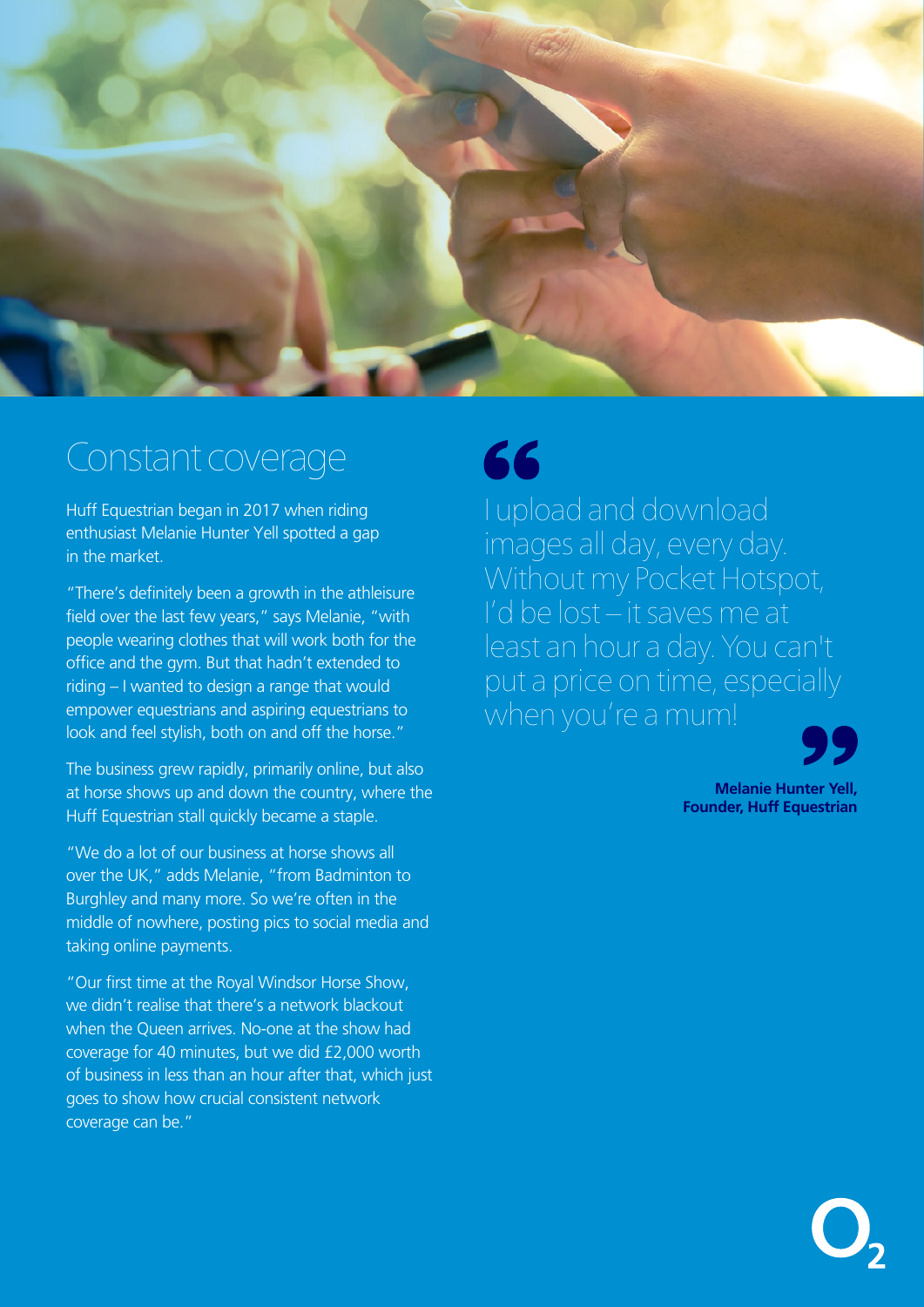

#### Learning and growing

"Having access to the internet all day wherever I am means I can multitask," says Melanie. "I'm often in the yard with the horses, answering emails and responding to customers through social media. This probably wins me back at least two hours a day.

"The support I get from  $O<sub>2</sub>$  has been great too. They were able to advise me about the best way to process payments on the go, and it's really good to know that if I ever have a problem, I can pop into an  $O<sub>2</sub>$  store and talk to an  $O<sub>2</sub>$  Guru face to face.

 $"O<sub>2</sub>$  also gave me a year's free membership of Enterprise Nation, the small business support group. So I get access to their workshops and events, as well as their community around the country – it's been a great help for small business advice, for networking and for raising awareness of my brand."

# 66

My data tariff from  $O<sub>2</sub>$  gives me all I need to keep my business running wherever I am, and I always know how much I'm paying each month.

> **Melanie Hunter Yell, Founder, Huff Equestrian**

#### How O<sub>2</sub> Business helps Huff Equestrian:

- **Consistent, reliable access** to the network with the UK's best coverage\*.
- **Pocket Hotspots** can connect up to ten devices to the network via wifi. Perfect for connecting phones, laptops, payment devices and more wherever you are.
- **Free Enterprise Nation membership** one year's free membership to the networking and advice group for small businesses around the UK.
- **O**2 **Guru support** on call or face-to-face in store for any questions about devices, network, tariffs or technology.

 \*O2 awarded Best Network Coverage 2019 by uSwitch.